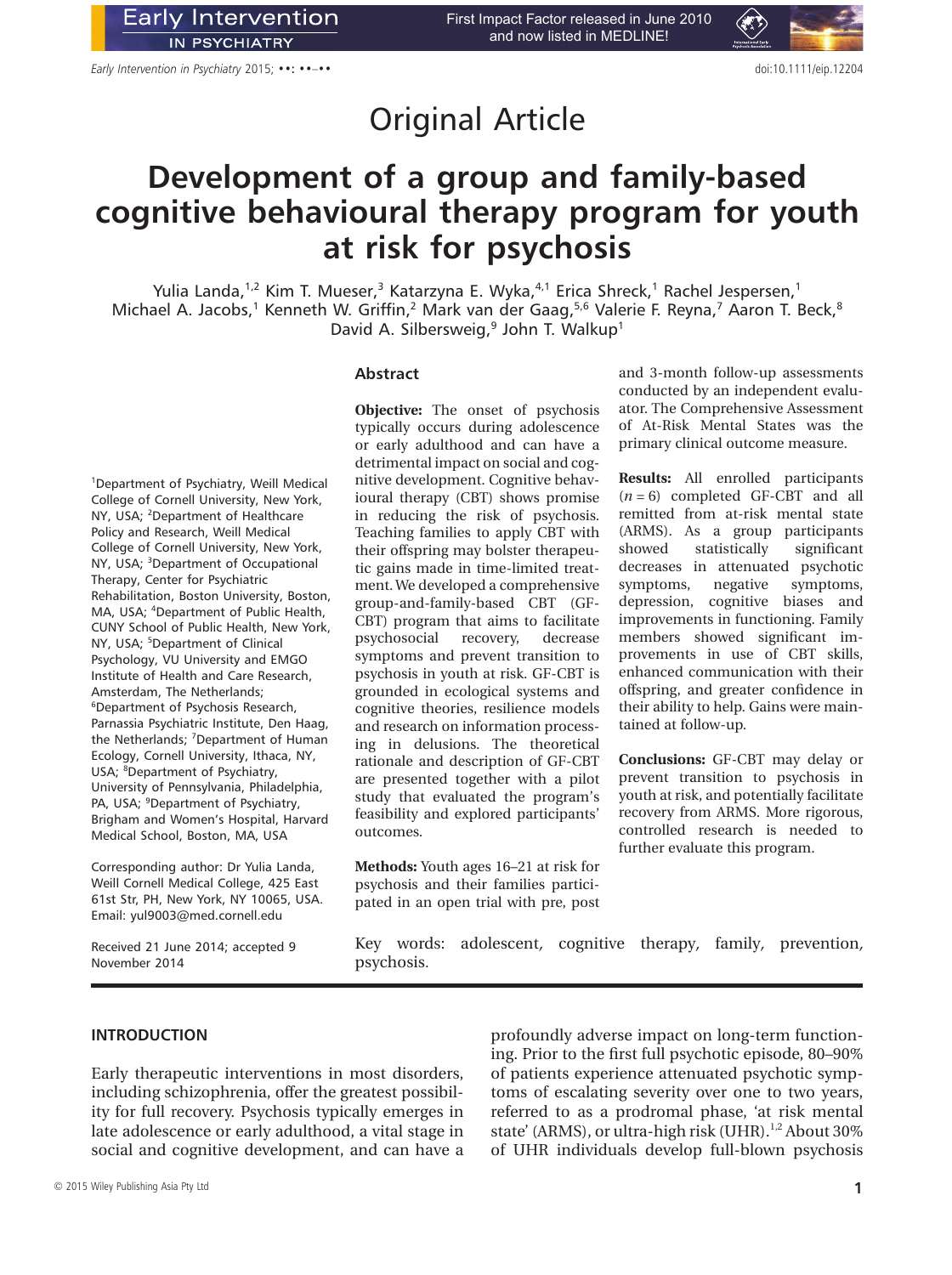within 3 years,<sup>3</sup> and about 40% of those who do not develop overt psychosis continue to experience ongoing attenuated psychotic symptoms and persistent functional disability.<sup>4,5</sup> Recent meta-analyses indicate that individual cognitive behavioural therapy (CBT) shows promise in reducing the risk of psychosis in the short-term (12 months). However, effects diminish over 2–4 years. More effective interventions are needed to prolong treatment gains and facilitate symptomatic and functional recovery in at-risk individuals.<sup>3,6</sup>

Targeted, symptom and stage of illness-specific CBT interventions have potential to produce strong therapeutic effects.7–9 Suspiciousness and social isolation are the most common symptoms, $10$  which tend to occur earlier in the prodromal period.<sup>11</sup> Peer relationships are particularly important in adolescent development.12 Treatment modalities that target suspiciousness and facilitate peer support could therefore be especially beneficial.

A positive family environment predicts improvement in symptoms and social functioning among adolescents at-risk for psychosis.13 People experiencing paranoia may avoid others $14$  and become suspicious of their friends and family. Family members could benefit from learning CBT strategies for helping a relative who begins to isolate and exhibit suspiciousness. Family members could also play an important role in helping their relatives use CBT skills at home and other natural settings. Teaching family members CBT skills may serve as an additional protective factor for youth at risk for psychosis, as it can help create a more supportive family environment, and sustain therapeutic gains made in time-limited CBT.

In order to maximize potential benefits of different treatment modalities for delivering CBT to youth at risk for psychosis, we developed a program that combines group, family and individual formats: the group-and-family-based CBT program (GF-CBT). The primary aim of this study was to evaluate the feasibility of implementing GF-CBT program for youth at risk for psychosis. The secondary aim was to explore changes in participants' symptoms, psychosocial functioning and cognitive biases, and in family members' CBT skills and communication.

## **METHODS**

## **Study design and participants**

The study used an open uncontrolled trial design with assessments conducted by an independent evaluator at baseline, post-treatment, and 3-month follow-up. Participants were recruited from New

York City outpatient clinics and through advertisements. Inclusion criteria were 16–21 years old; English speaking; Comprehensive Assessment of At Risk Mental States (CAARMS)<sup>15</sup> criteria met in one of three ways: (i) attenuated psychosis, (ii) brief limited intermittent psychotic symptoms (BLIPS), (iii) family history of psychosis and deterioration in functioning; Positive and Negative Syndrome Scale (PANSS) P6 (persecutory delusions) ≥3 (suspiciousness/paranoid ideation); one family member with at least 4 h/week contact with the participant (involvement of family member was not required); ability and willingness to give informed consent (if >18 years old) or assent with parent/legal guardian consent (if <18 years old). Exclusion criteria were moderate to severe learning disability; organic impairment known to affect brain; substance dependence disorder and use of street drugs within past 4 weeks. All participants continued to receive standard care, including the use of psychotropic medication (if prescribed). The trial was conducted between 2011 and 2013 and approved by the Weill Cornell Medical College Institutional Review Board.

## **Intervention**

GF-CBT for Youth at Risk for Psychosis is a 15-week program that includes weekly CBT skills group and individual sessions for adolescents, and a weekly CBT skills group for family members. The program aims to boost family and peer support, reduce isolation, normalize psychotic-like experiences, facilitate positive thinking, enhance reasoning and decision-making skills, and reduce cognitive biases.

GF-CBT is grounded in socio-cultural<sup>16</sup> and ecological systems theories,<sup>17</sup> psychosocial resilience models,<sup>18</sup> a fuzzy-trace theory of emotion, memory and reasoning, $19-21$  and research on information processing in delusions.<sup>14,22,23</sup> The guiding theory for the GF-CBT intervention is that gist memories (bottom-line meaning of past experiences), cognitive biases and other maladaptive cognitive processes may lead to the perception of neutral and anomalous experiences as threatening, which can increase stress and result in higher frequency of psychotic-like experiences. The perception of events as threatening may further lead to avoidance and reduced opportunities for reality testing, and therefore reinforce cognitive inaccuracies, promote the formation of delusions, and interfere with social functioning. The goal of GF-CBT is to reduce distress and therefore limit the impact of the interference by inculcating adaptive gist representations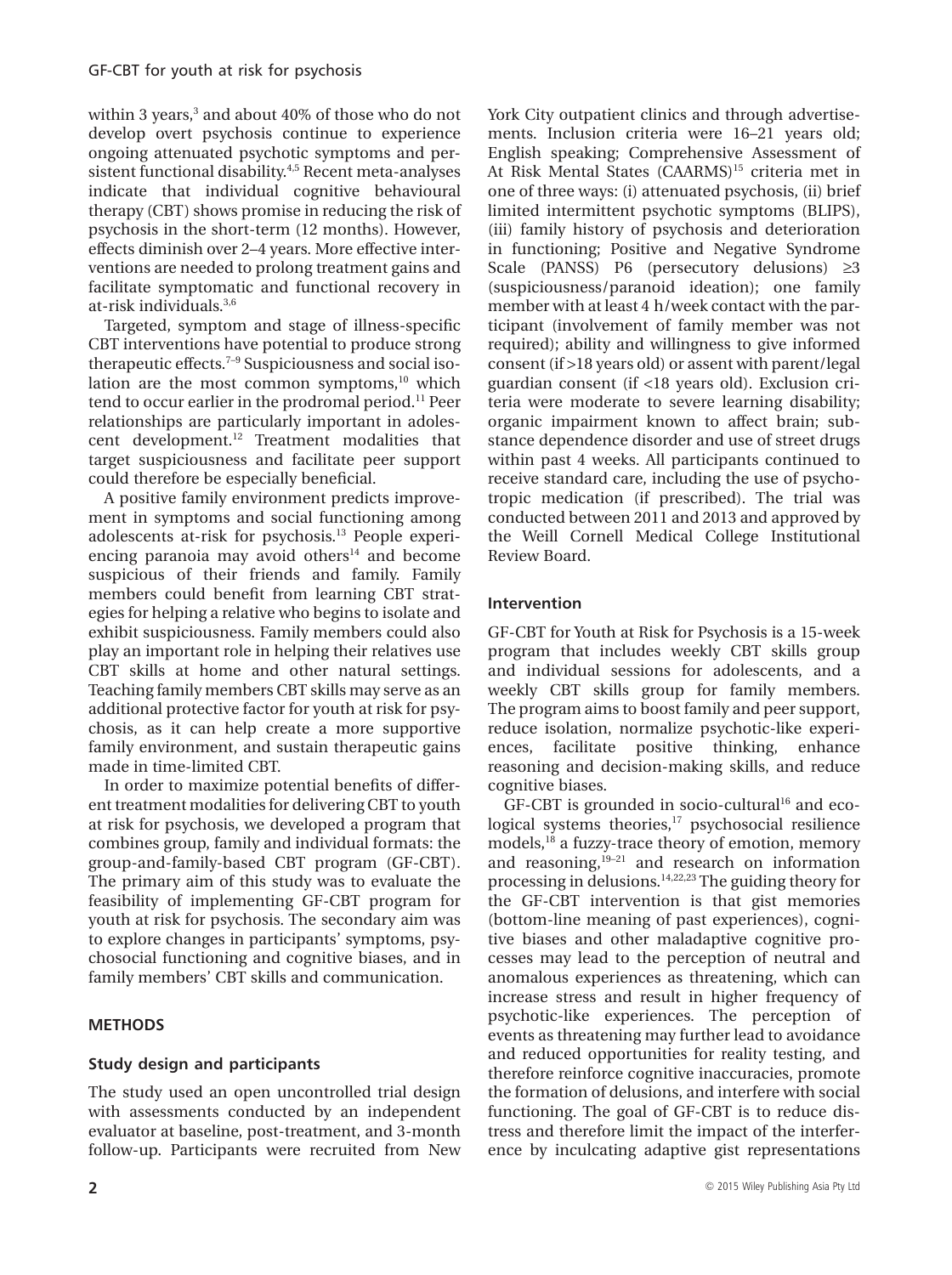and enhancing adolescents' ability to make realitybased appraisals of their experiences (including anomalous experiences and intrusions). The Algoheuristic approach<sup> $24,25$ </sup> to teaching general methods of reasoning by facilitating the formation of specific metacognitive skills is utilized to help adolescents become aware of cognitive biases common in suspicious thoughts and delusions (e.g. jumping to conclusions, externalizing, personalizing) and to develop a less biased information-processing style. Central to the method is getting learners to realize the system of mental operations involved in the cognitive task (e.g. to collect an adequate amount of information in order to avoid jumping to a conclusion) through the following steps: (i) teaching an individual about a concept and/or procedure of thinking by explanation and demonstration (e.g. defining jumping to conclusions); (ii) formulating strategies to guide learners in selecting appropriate cognitive procedures (e.g. collecting sufficient information and generating hypotheses); (iii) introducing training exercises for acquisition of practical skills; (iv) assisting individuals in learning to use these strategies: being able to deliberately recall them, apply them, and eventually internalize them, so that reasoning tasks are carried out quickly and effortlessly.

GF-CBT follows principles of the individual CBT for UHR approach, $26-28$  and group CBT for delusions and paranoia,29,30 but combines individual and group with family CBT modalities. The involvement of family members is designed to support, encourage and maintain use of CBT skills at home, and to help family members cope with their own distress. We adapted CBT for psychosis clinician training program to teach family members CBT skills that they can continue implementing beyond the 15-week program to bolster gains made during the time-limited GF-CBT. To teach family members how to apply CBT skills with their offspring, we use a combination of didactic learning (skills are described and demonstrated via video examples) and practice (skills are role-played in group sessions with an actor trained to play an adolescent prone to paranoia). CBT lessons combine a PowerPoint presentation with participant workbooks that include didactic materials, exercises and homework.<sup>31,32</sup> (Detailed description of GF-CBT in Suppliment 1 and Table S! Supporting Information Table S1).

#### **Measures**

The feasibility was evaluated by the rate of consent (percentage of potentially eligible individuals who signed consent form and completed screening), session attendance, dropout rate, and participants' satisfaction with group, individual and family CBT modalities.

Primary clinical outcome measure was the CAARMS, used to determine if an individual meets criteria for an ARMS for the onset of a first-episode psychotic disorder and to assess related psychopathology.15 The CAARMS consists of seven subscales, each with global and frequency ratings: positive symptoms, cognitive change-attention/concentration, emotional disturbance, negative symptoms, behavioural change, motor/physical change and general psychopathology. The CAARMS also includes the Social and Occupational Functioning Scale (SOFAS),<sup>33</sup> which measures overall functioning in a single score (0–100).

Secondary measures covered four domains: (i) symptoms: PANSS;<sup>34</sup> Peter's Delusion Inventory (PDI);35 Beck Depression Inventory, 2nd Edition (BDI-II);<sup>36</sup> The State Trait Anxiety Inventory (STAI);<sup>37</sup> (ii) cognitive processes and biases known to play a role in the formation of delusions: The Beads Task (an experimental task measuring data gathering reasoning bias);<sup>38-40</sup> The Davos Assessment of Cognitive Biases (DACOBS; a self-report measure of cognitive biases); $41$  (iii) psychosocial functioning and communication: The Social Functioning Scale  $(SFS);^{42}$  Global Functioning Role (GFR) and Global Functioning Social (GFS) Scales;<sup>43</sup> The Empathy Scale-F (ES-F; adapted from a scale measuring clinician empathy $44$  for adolescents to rate perceived empathy from participating family members); The Cognitive Behavioral Therapy Skills for Families Scale (CBTSF-S; developed to measure family members' proficiency in using CBT skills with their at-risk relatives, Supporting Information Table S3); (iv) therapeutic alliance and group therapeutic factors: The Working Alliance Inventory (WAI);<sup>45</sup> The Empathy Scale (ES);<sup>44</sup> Group Cohesiveness Scale (CS);<sup>46</sup> and Therapeutic Factors Scale.<sup>47</sup> Additionally, qualitative interviews were conducted with adolescents and family members to evaluate their experience with the program.

Descriptive characteristics of the sample were obtained using a demographic questionnaire, the Wechsler Test of Adult Reading (WTAR)<sup>48</sup> and the Prodromal Questionnaire (PQ).<sup>49</sup>

#### **Data analysis**

Feasibility outcomes were reported using means and standard deviations for continuous variables and percentages for categorical variables. Mixed models methodology for repeated measures was used to explore treatment effects on symptom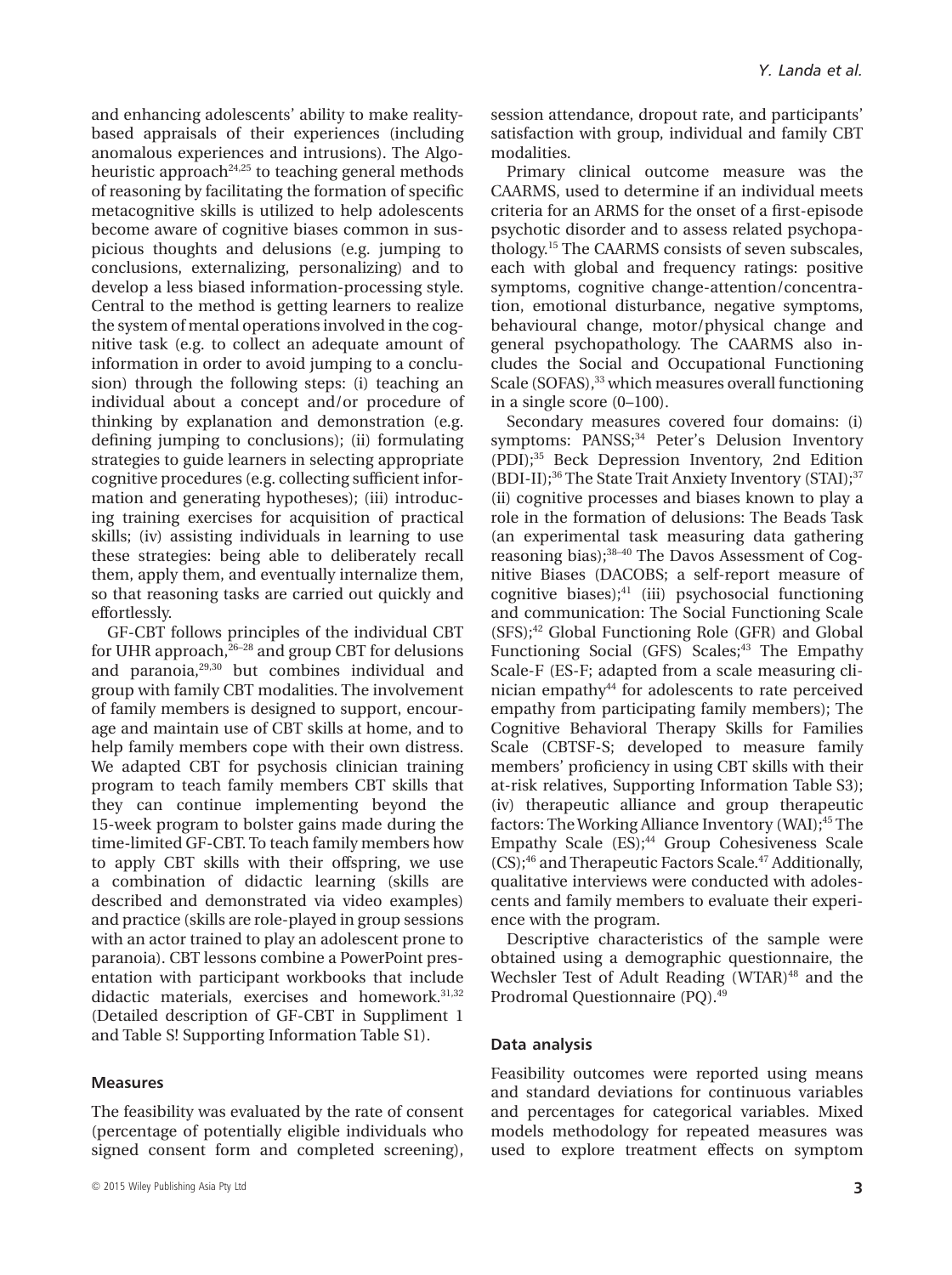severity, functioning, cognitive processes and biases at post-treatment and separately at 3-month followup. Effect sizes (Cohen's *d*) were computed to assess the magnitude of effects at both time points relative to baseline. The analyses were exploratory and were not adjusted for inflated Type I error due to testing multiple hypotheses.

## **Interrater reliability**

All assessments were videotaped. A blind, independent second rater assessed 50% of all interviews. There was 100% agreement for CAARMS diagnosis at all time points. Intraclass correlation coefficients (ICC) for CAARMS total and subscales were generally high, ranging from 0.80 to 0.98. Similar results were observed for PANSS and CBTSF-S (Supporting Information Table S2).

## **RESULTS**

## **Participant flow, recruitment, retention and session attendance**

Twenty-one individuals and their family members were referred to the study. After telephone prescreening, 11 potential participants were invited to attend an informed consent session, nine consented and completed screening (82% consent rate), six met eligibility criteria. Six participants and five family members were allocated to GF-CBT and completed it. The mean number of individual adolescent sessions attended was 10 (*SD* = 2.6), group adolescent sessions 8.6 (*SD* = 3.9), and group family sessions 12 (*SD* = 2.9). Five participants and four family members completed the 3-month follow-up assessments (Fig. 1).

## **Sample demographic and clinical characteristics**

The majority of participants were female  $(n = 4,$ 66.7%) and single  $(n = 5, 83.3\%)$ . The participants were ethnically diverse, with ages ranging from 17 to 21 years  $(M = 19.50, SD = 1.52)$ . Four individuals (67%) met CAARMS criteria for attenuated psychosis, one for BLIPS, and one met both attenuated psychosis criteria and was in CAARMS – vulnerability group. Participants had varying levels of educational attainment, and all experienced disruptions in education and work due to symptoms. Demographic and clinical characteristics of the sample are presented in Table 1.

#### FIGURE 1. Consort diagram.



## **Effect of treatment intervention on ARMS and severity of symptoms**

At post-treatment, attenuated psychotic symptoms in all participants were reduced to a level of remission from ARMS as defined by the CAARMS. Participants demonstrated significant decreases in CAARMS Positive Symptoms (Global *P* < 0.01,  $d = 1.64$  and frequency  $P < 0.01$ ,  $d = 1.58$ ), and improvements in functioning (SOFAS, *P* < 0.001,  $d = 2.30$ , as well as significant decreases in CAARMS Total Global and Frequency scales (*P* < 0.01, *d* = 1.34 and *P* < 0.005, *d* = 1.25, respectively). Improvements were also observed in negative symptoms, general psychopathology, behavioural changes and emotional disturbance (Table 2).

A similar pattern of results was observed for changes in psychopathology as measured by PANSS total score  $(P < 0.05, d = 1.64)$ , with significant decreases in delusions (P1), suspiciousness/ persecution (P6), disorientation (G10) and active social avoidance (G16). Likewise, participants selfreported significant decreases in delusional distress, conviction and preoccupation (PDI), as well as in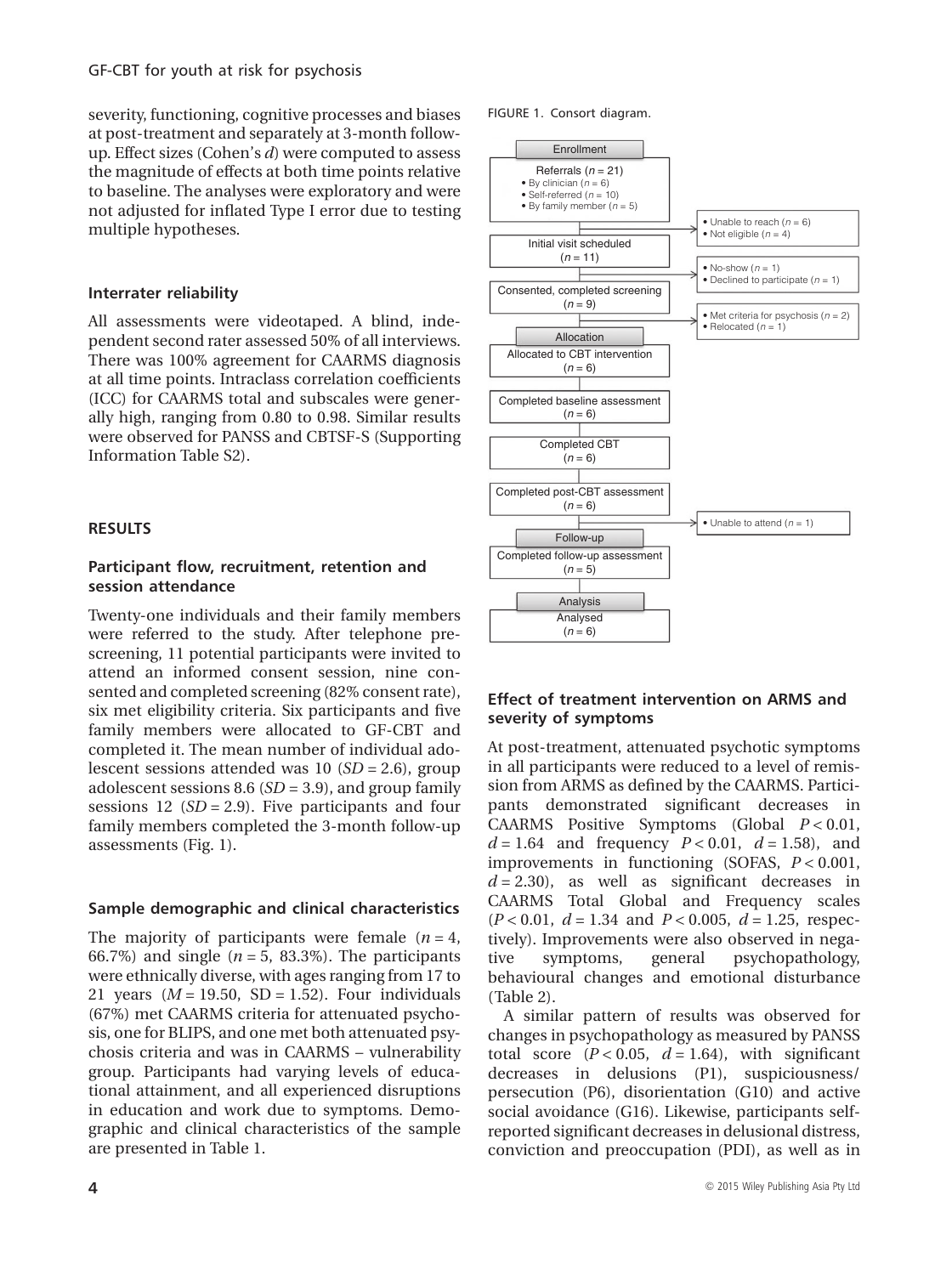TABLE 1. Baseline clinical and demographic characteristics

| Characteristic                                        | $n = 6$       |
|-------------------------------------------------------|---------------|
| Age, mean (SD)                                        | 19.50 (1.52)  |
| Gender, male, no. (%)                                 | $2(33.3\%)$   |
| Education                                             |               |
| Finished high school                                  | 5(83.3%)      |
| Homeschooled (high school)                            | 1(16.7%)      |
| Started college                                       | $3(50\%)$     |
| Dropped classes                                       | $2(33.3\%)$   |
| Leave of absence                                      | 1(16.7%)      |
| Currently not in school or working                    | $3(50\%)$     |
| Relationship status: single, no. (%)                  | 5(83.3%)      |
| Ethnic group                                          |               |
| African American                                      | $3(50\%)$     |
| Hispanic                                              | 1(16.7%)      |
| Caucasian                                             | 1(16.7%)      |
| Mixed                                                 | 1(16.7%)      |
| Disadvantaged background (recent                      | 6 (100%)      |
| immigrants, adopted)                                  |               |
| Parents' marital status, single                       | $6(100\%)$    |
| Living situation, lives with mother                   | $6(100\%)$    |
| Mother's employment status, employed                  | 6 (100%)      |
| IQ, WTAR, mean (SD)                                   | 98.67 (14.17) |
| PQ, positive symptoms, mean (SD) (0, 45)              | 15.33 (3.67)  |
| <b>CAARMS</b> criteria                                |               |
| CAARMS, At-Risk Mental State, no. (%)                 | 6 (100%)      |
| CAARMS, Attenuated Psychosis                          | 4 (66.7%)     |
| CAARMS, BLIPS                                         | 1(16.7%)      |
| CAARMS, vulnerability and attenuated                  | 1(16.7%)      |
| psychosis                                             |               |
| SOFAS, mean (SD) (1, 100)                             | 48.50 (3.67)  |
| BDI-II, mean (SD) (0, 63)                             | 19.5 (15.35)  |
| STAI, mean (SD) (20, 80)                              | 50.17 (15.43) |
| Previously hospitalized                               | 1(16.7%)      |
| Using psychotropic medications*                       | 4(66.7%)      |
| Antipsychotics                                        | 1(16.7%)      |
| Antipsychotics and mood stabilizers                   | $2(33.3\%)$   |
| Antipsychotics and ant-anxiety and<br>antidepressants | 1(16.7%)      |

\*At post-CBT and 3-months follow up, only three participants continued to be prescribed antipsychotics.

BDI-II, Beck Depression Inventory-II; BLIPS, Brief limited intermittent psychotic symptoms; CAARMS, Comprehensive Assessment of At-Risk Mental States; PQ, Prodromal Questionnaire; SD, Standard Deviation; SOFAS, Social and Occupational Functioning Assessment Scale; STAI, State-Trait Anxiety Inventory; WTAR, Wechsler Test of Adult Reading.

anxiety (STAI) and depression (BDI-II; Table 3). The vast majority of gains were maintained at 3-month follow- up (Tables 2,3).

## **Effect of treatment intervention on cognitive processes and biases**

Targeted cognitive biases also decreased at posttreatment (DACOBS, *P* < 0.001, *d* = 1.19), specifically in the domains of cognitive inflexibility, external attribution bias, social cognition, and subjective cognitive problems (domains that were elevated above norms for healthy controls at baseline). Reductions, though not statistically significant, were also observed for jumping to conclusions bias (The Beads Task; Table 4).

## **Effect of treatment intervention on adolescents' psychosocial functioning and family communication**

Improvements in adolescents' social functioning were evident at post-treatment, (GFS *P* < 0.05,  $d = 0.85$ ). Family members' reports of adolescents' social functioning concurred with these results (SFS  $P = 0.061$ ,  $d = 1.02$ , particularly regarding social engagement and independence performance at 3-month follow-up (*P* < 0.05, *d* = 0.96 and *P* < 0.05,  $d = 1.51$ , respectively). Family members' empathy, as perceived by adolescents, also increased but did not reach statistical significance (ES-F,  $P = > 0.05$ ,  $d = 0.96$ . Gains were largely maintained at the 3-month follow-up. Likewise, there were significant improvements in family members' communication and use of CBT skills at post-treatment (CBTSF-S,  $P < 0.05$ ,  $d = 0.56$ ; Table 5).

### **Therapeutic alliance and group therapeutic factors**

Participants reported high levels of therapeutic alliance with the therapist (WAI adolescents,  $M = 6.33$ ,  $SD = 0.91$ ; WAI family members,  $M = 6.63$ ,  $SD = 0.50$ ; Supporting Information Table S4). Perceived therapist's empathy and group cohesiveness were in high ranges for both adolescents ( $M = 14.17$ , *SD* = 1.17 and *M* = 59.50, *SD* = 2.43, respectively) and family members  $(M = 13.50, SD = 2.81$  and  $M = 55.20$ ,  $SD = 3.56$ , respectively). Adolescents reported 'altruism' and 'installation of hope' as the most important therapeutic factors, whereas family members emphasized 'universality' and group 'cohesion' ('I'm not the only one,' 'others had solved problems similar to mine'; Supporting Information Table S5).

#### **DISCUSSION**

The uniqueness of the GF-CBT program is in harnessing group, family and individual CBT modalities, the theoretical basis of the intervention, and innovative nature of teaching CBT skills to families. The present study supports the feasibility of the GF-CBT program, as evidenced by the lack of dropout high levels of therapeutic alliance and satisfaction with the program. All study participants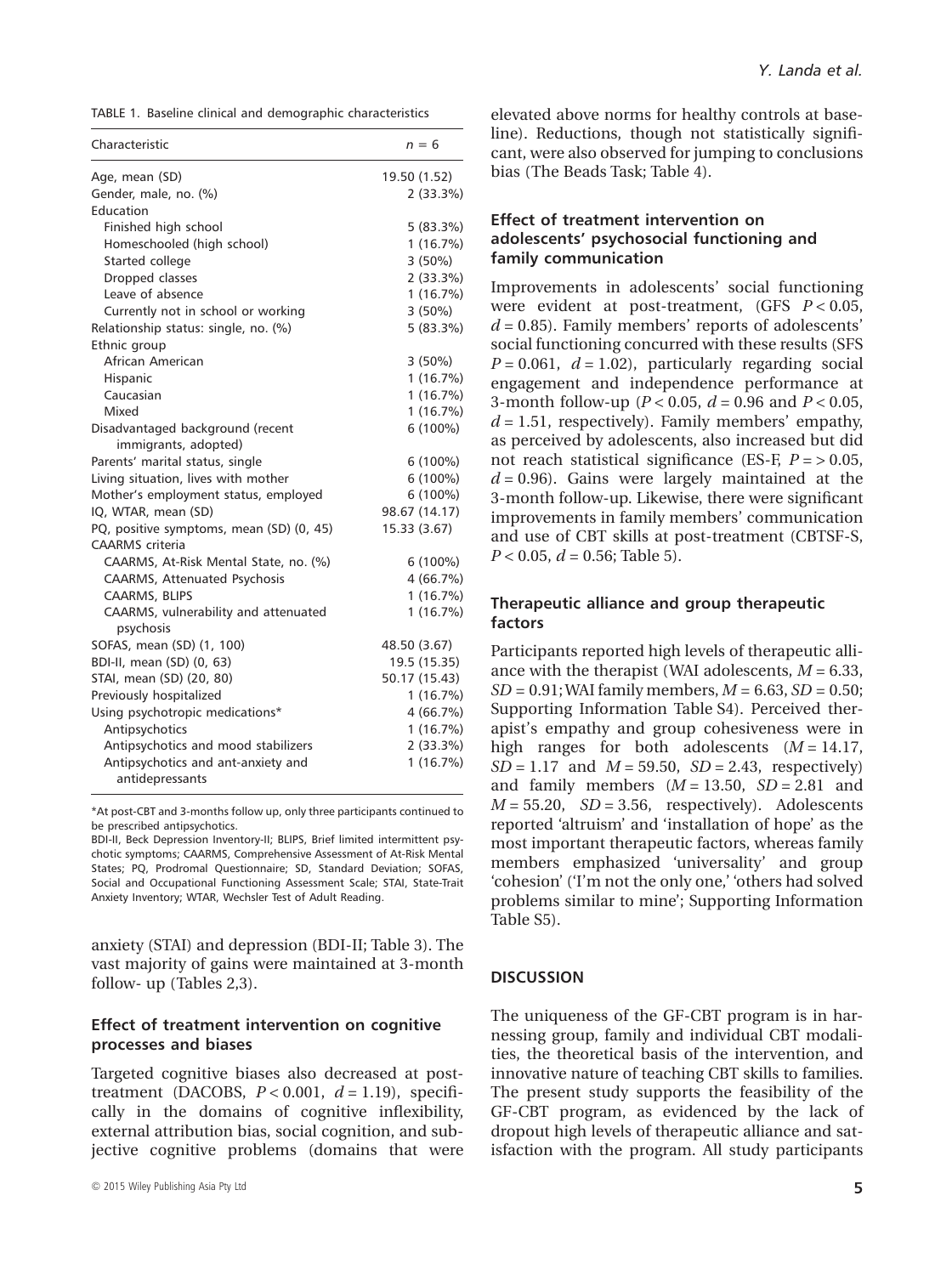| Variable (min, max<br>possible score                                                                                                                                                                        | <b>Baseline</b> |               | Post-CBT |                                                   | follow-up<br>3-Month                      |                   |                                                                                                                                                                                                                                                                                                               | (pre to post)<br>Analysis |   | Effect size§  |                | Analysis (pre to<br>follow-up)                                                                                                                                                                                                                                                                                                                                                                        |   | Effect size§                                             |
|-------------------------------------------------------------------------------------------------------------------------------------------------------------------------------------------------------------|-----------------|---------------|----------|---------------------------------------------------|-------------------------------------------|-------------------|---------------------------------------------------------------------------------------------------------------------------------------------------------------------------------------------------------------------------------------------------------------------------------------------------------------|---------------------------|---|---------------|----------------|-------------------------------------------------------------------------------------------------------------------------------------------------------------------------------------------------------------------------------------------------------------------------------------------------------------------------------------------------------------------------------------------------------|---|----------------------------------------------------------|
|                                                                                                                                                                                                             | Mean            | SD            | Mean     | SD                                                | Mean                                      | G                 | щ                                                                                                                                                                                                                                                                                                             | ₩                         | P |               | щ              | ₩                                                                                                                                                                                                                                                                                                                                                                                                     | P |                                                          |
| CAARMS Glob. Tot.(0, 168)‡                                                                                                                                                                                  | 37.67           | 20.91         | 13.33    | 14.98                                             | 7.00                                      |                   |                                                                                                                                                                                                                                                                                                               |                           |   | $\ddot{3}$    |                | 5.16                                                                                                                                                                                                                                                                                                                                                                                                  |   | $\frac{1}{2}$                                            |
| CAARMS Freq. Tot. (0, 168)#                                                                                                                                                                                 | 43.50           | 26.89         | 15.33    | 16.92                                             | 0.40                                      | 6, 3, 48          |                                                                                                                                                                                                                                                                                                               |                           |   | 55            | 20.97<br>16.44 |                                                                                                                                                                                                                                                                                                                                                                                                       |   |                                                          |
| SOFAS (1, 100) <sup>+</sup>                                                                                                                                                                                 | 48.50           | 3.67          | 60.83    | 6.64                                              |                                           |                   |                                                                                                                                                                                                                                                                                                               |                           |   | $\frac{1}{2}$ | 16.26          | $\frac{25}{1.78}$                                                                                                                                                                                                                                                                                                                                                                                     |   | 64.7                                                     |
| CAARMS Pos. Glob.(0, 24)#                                                                                                                                                                                   | 7.67            | 5.09          | 1.50     | 1.52                                              |                                           |                   | $\begin{array}{c} 7.47 \\ 7.71 \\ 2.08 \\ 7.71 \\ 8.89 \\ 1.09 \\ 1.09 \\ 1.09 \\ 1.09 \\ 1.09 \\ 1.09 \\ 1.09 \\ 1.09 \\ 1.09 \\ 1.09 \\ 1.09 \\ 1.09 \\ 1.09 \\ 1.09 \\ 1.09 \\ 1.09 \\ 1.09 \\ 1.09 \\ 1.09 \\ 1.09 \\ 1.09 \\ 1.09 \\ 1.09 \\ 1.09 \\ 1.09 \\ 1.09 \\ 1.09 \\ 1.00 \\ 1.00 \\ 1.00 \\ 1.$ |                           |   | $-64$         |                |                                                                                                                                                                                                                                                                                                                                                                                                       |   | 1.74                                                     |
| CAARMS Pos. Freq. (0, 24)#                                                                                                                                                                                  | 10.33           | 7.34          | 1.83     |                                                   |                                           |                   |                                                                                                                                                                                                                                                                                                               |                           |   | $-58$         |                |                                                                                                                                                                                                                                                                                                                                                                                                       |   |                                                          |
| CAARMS Neg. Glob.(0, 18)#                                                                                                                                                                                   | 5.83            | 1.94          |          |                                                   |                                           | 2<br>2020<br>2021 |                                                                                                                                                                                                                                                                                                               |                           |   | 1.48          |                |                                                                                                                                                                                                                                                                                                                                                                                                       |   | $\frac{7}{2}$<br>$\frac{8}{2}$<br>$\frac{1}{2}$          |
| CAARMS Neg. Freq. (0, 18)#                                                                                                                                                                                  | 7.50            | 3.56          |          |                                                   |                                           |                   |                                                                                                                                                                                                                                                                                                               |                           |   | 1.24          |                |                                                                                                                                                                                                                                                                                                                                                                                                       |   |                                                          |
| CAARMS Gen. Glob.(0, 48)#                                                                                                                                                                                   | 9.83            | $\frac{5}{8}$ |          | 1<br>2008<br>2008<br>2008<br>2008<br>2008<br>2008 |                                           |                   | $0.\overline{3}0$                                                                                                                                                                                                                                                                                             |                           |   | 0.108         |                | $\begin{array}{cccccccccccccc} c. & c. & c. & c. & c. & c. & c. & c. \\ c. & c. & c. & c. & c. & c. & c. & c. \\ c. & c. & c. & c. & c. & c. & c. & c. \\ c. & c. & c. & c. & c. & c. & c. & c. \\ c. & c. & c. & c. & c. & c. & c. & c. \\ c. & c. & c. & c. & c. & c. & c. & c. \\ c. & c. & c. & c. & c. & c. & c. & c. \\ c. & c. & c. & c. & c. & c. & c. & c. \\ c. & c. & c. & c. & c. & c. &$ |   | 1.28                                                     |
| CAARMS Gen. Freq.(0, 48)#                                                                                                                                                                                   | 12.17           | 1.34          |          |                                                   |                                           |                   | 6.52                                                                                                                                                                                                                                                                                                          |                           |   | 1.07          |                |                                                                                                                                                                                                                                                                                                                                                                                                       |   |                                                          |
| CAARMS Emot. Glob.(0, 18)#                                                                                                                                                                                  | 3.67            | 2.73          |          |                                                   |                                           | 3.89              | 3.81                                                                                                                                                                                                                                                                                                          |                           |   | 1.11          |                |                                                                                                                                                                                                                                                                                                                                                                                                       |   | $0.5187$<br>$0.5187$<br>$0.5187$<br>$0.5187$<br>$0.5187$ |
| CAARMS Emot. Freq.(0, 18)#                                                                                                                                                                                  | 1.67            | 1.86          |          |                                                   |                                           | 0.89              | 0.20                                                                                                                                                                                                                                                                                                          |                           |   | 0.26<br>0.52  |                |                                                                                                                                                                                                                                                                                                                                                                                                       |   |                                                          |
| CAARMS Behav. Glob.(0, 24)#                                                                                                                                                                                 | 6.17            | 6.18          |          |                                                   | $\frac{2}{3}$ $\frac{2}{3}$ $\frac{4}{3}$ | $\frac{50}{2}$    | 6.83                                                                                                                                                                                                                                                                                                          |                           |   |               |                |                                                                                                                                                                                                                                                                                                                                                                                                       |   |                                                          |
| CAARMS Behav. Freq. (0, 24)#                                                                                                                                                                                | 7.17            | .03           |          |                                                   |                                           | $\frac{50}{2}$    | 4.67                                                                                                                                                                                                                                                                                                          |                           |   | 0.46          |                |                                                                                                                                                                                                                                                                                                                                                                                                       |   |                                                          |
| CAARMS Cognitive Glob (0, 24)#                                                                                                                                                                              | 2.17            | $\ddot{a}$    | 1,83     | $\frac{33}{2}$                                    |                                           | 0.55              | $\overline{120}$                                                                                                                                                                                                                                                                                              |                           |   | 21            |                |                                                                                                                                                                                                                                                                                                                                                                                                       |   |                                                          |
| CAARMS Cognitive Freq.(0, 24)#                                                                                                                                                                              | .67             | 2.16          | $-1.67$  | 1.86                                              | 2.00                                      | 4                 | 29                                                                                                                                                                                                                                                                                                            |                           |   | 0.50          |                |                                                                                                                                                                                                                                                                                                                                                                                                       |   |                                                          |
| CAARMS motor/physical changes subscale was not included in the analysis due to lack of variation in scores as the majority of study participants showed no symptoms.<br>tincrease in scores is improvement. |                 |               |          |                                                   |                                           |                   |                                                                                                                                                                                                                                                                                                               |                           |   |               |                |                                                                                                                                                                                                                                                                                                                                                                                                       |   |                                                          |

TABLE 2. CAARMS as primary clinical outcome measure TABLE 2. CAARMS as primary clinical outcome measure

‡Decrease in scores is improvement.

§Cohen's *d* = (Mpre-Mpost)/s.

#Decrease in scores is improvement.<br>§Cohen's *d* = (Mpre-Mpost)/s.<br>Beh., behavioural changes; CAARMS, Comprehensive Assessment of At Risk Mental States; CBT, cognitive behavioural therapy; df, degrees of freedom; Emot., em Beh., behavioural changes; CAARMS, Comprehensive Assessment of At Risk Mental States; CBT, cognitive behavioural therapy; df, degrees of freedom; Emot., emotional disturbance; *F*, *F-*test; Freq, frequency; Gen., general psychopathology; Glob., global; Neg., negative; *P*, *P*-value; Pos., positive; SD, standard deviation; SOFAS, Social and Occupational Functioning Assessment Scale; Tot., total.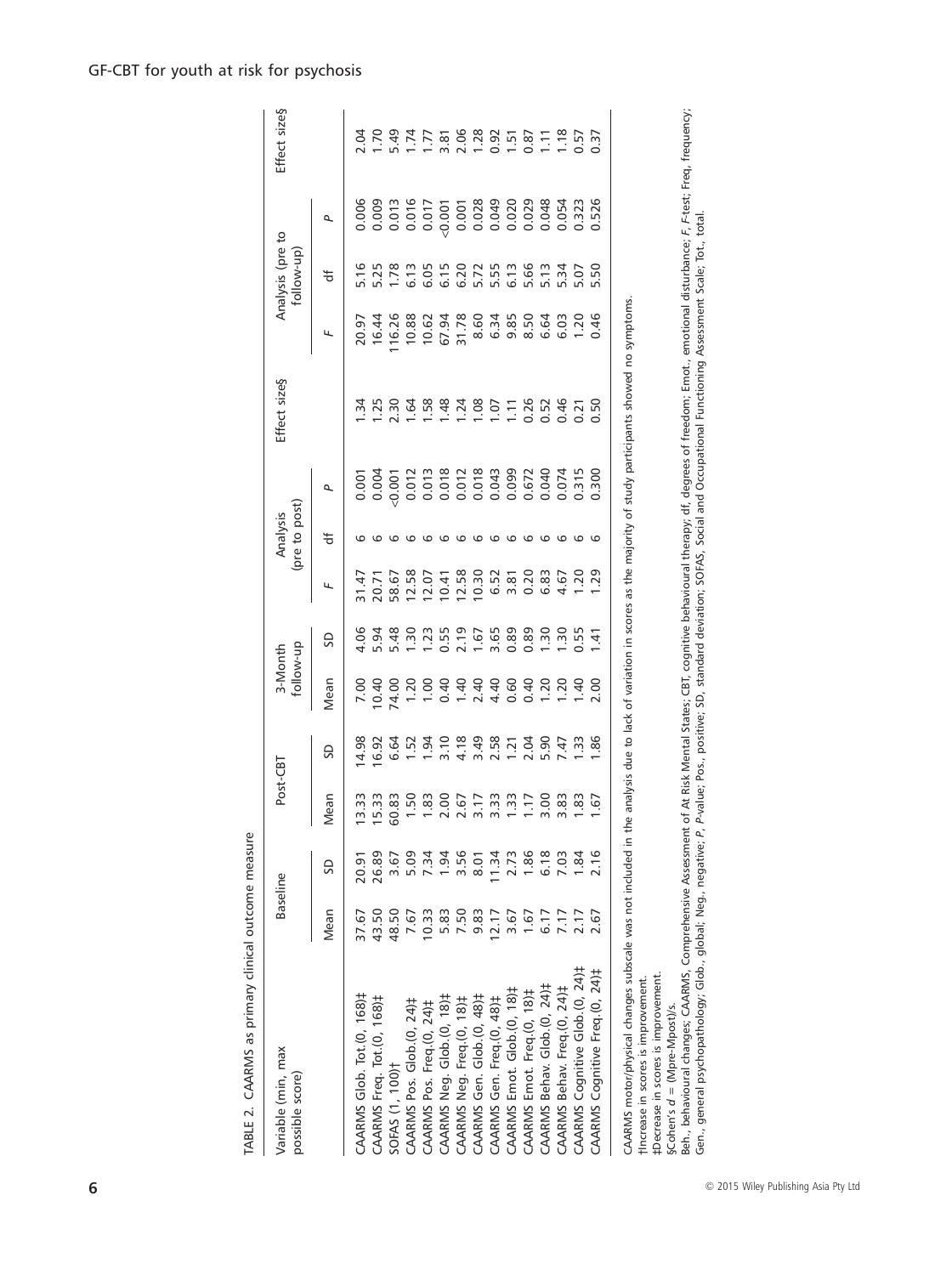| TABLE 3. Changes in severity of symptoms                                                                                                                                                                                                                                                                                                                                                                                  |          |       |          |                                     |                                 |                                                                                                 |                        |                        |       |                                                      |                |                                            |       |                                                                       |
|---------------------------------------------------------------------------------------------------------------------------------------------------------------------------------------------------------------------------------------------------------------------------------------------------------------------------------------------------------------------------------------------------------------------------|----------|-------|----------|-------------------------------------|---------------------------------|-------------------------------------------------------------------------------------------------|------------------------|------------------------|-------|------------------------------------------------------|----------------|--------------------------------------------|-------|-----------------------------------------------------------------------|
| Variable (min, max                                                                                                                                                                                                                                                                                                                                                                                                        | Baseline |       | Post-CBT |                                     | 3-Month follow-up               |                                                                                                 |                        | Analysis (pre to post) |       | Effect size‡                                         |                | Analysis (pre to follow-up)                |       | Effect size‡                                                          |
| possible score)                                                                                                                                                                                                                                                                                                                                                                                                           | Mean     | SD    | Mean     | G                                   | Mean                            | SD                                                                                              | щ                      | 눙                      | ٩     |                                                      | ц              | 눙                                          | Ъ     |                                                                       |
| PANSS Total (30, 210)+                                                                                                                                                                                                                                                                                                                                                                                                    | 57.67    | 1.91  | 41.50    |                                     | 38.40                           |                                                                                                 | 11.69                  |                        | 0.014 | $-64$                                                | 26.15          |                                            | 0.002 | 2.13                                                                  |
| PANSS Positive (7, 49)t                                                                                                                                                                                                                                                                                                                                                                                                   | 14.33    | 2.25  | 8.33     |                                     |                                 |                                                                                                 | 40.50                  |                        |       |                                                      | 27.16          |                                            |       | .64                                                                   |
| PANSS Negative (7, 49)t                                                                                                                                                                                                                                                                                                                                                                                                   | 14.83    | 5.04  | 2.67     |                                     | 8.60<br>9.60                    |                                                                                                 | 0.92                   | 9                      |       |                                                      |                |                                            |       | $\frac{30}{2}$                                                        |
| PANSS General (7, 112) <sup>+</sup>                                                                                                                                                                                                                                                                                                                                                                                       | 30.00    | 7.46  | 20.17    | $7.58$<br>$7.58$<br>$7.7$<br>$7.10$ | 20.40<br>1.80<br>1.9.40<br>2.60 | $4 - 2$<br>$-2$<br>$-3$<br>$-3$<br>$-3$<br>$-3$<br>$-3$<br>$-3$<br>$-3$<br>$-3$<br>$-3$<br>$-3$ | 29.29<br>23.14<br>8.95 | ဖ                      |       | $\frac{2}{3}$ , $\frac{1}{2}$ , $\frac{8}{3}$        | 25.32<br>10.79 | coconniconot<br>UCOMOO COCI<br>UCOMOO COCI |       |                                                                       |
| PANSS Persecution (1, 7)t                                                                                                                                                                                                                                                                                                                                                                                                 | 3.50     | 1.76  | 2.00     |                                     |                                 |                                                                                                 |                        | ဖ                      |       | 1.02                                                 |                |                                            |       |                                                                       |
| PDI Total (0, 336)†                                                                                                                                                                                                                                                                                                                                                                                                       | 45.00    | 36.44 | 10.17    | 12.40                               |                                 | 12.06                                                                                           |                        | ဖ                      |       | $\frac{28}{1} \cdot \frac{27}{1} \cdot \frac{41}{1}$ | 13.89<br>12.52 |                                            |       | $\frac{6}{1}$ $\frac{2}{1}$ $\frac{3}{1}$ $\frac{3}{1}$ $\frac{5}{1}$ |
| PDI Distress (0, 105)+                                                                                                                                                                                                                                                                                                                                                                                                    | 13.00    | 10.83 | 2.17     | 3.92                                |                                 | 1.67                                                                                            | 10.04                  | $\circ$                |       |                                                      | 10.97          |                                            |       |                                                                       |
| PDI Preoccupation (0, 105)†                                                                                                                                                                                                                                                                                                                                                                                               | 13.33    | 9.61  | 3.00     |                                     |                                 | 3.44                                                                                            | 12.59                  | G                      |       |                                                      | 15.24          |                                            |       | 0.49                                                                  |
| PDI Conviction (0, 105)†                                                                                                                                                                                                                                                                                                                                                                                                  | 16.00    | 12.74 | 3.83     | $3.50$<br>$3.71$<br>$9.52$          | 11.40                           | 5.96                                                                                            | 7.83                   | ဖ                      |       | $\frac{30}{2}$                                       | 14.21          |                                            |       | 0.46                                                                  |
| BDI-II (0, 63)†                                                                                                                                                                                                                                                                                                                                                                                                           | 19.5     | 15.35 | 8.83     |                                     | 6.80                            | $\frac{13}{2}$ 44                                                                               | 3.16                   | ဖ                      |       | 0.84                                                 | 5.86           |                                            |       | 0.98                                                                  |
| STAI (20, 80)†                                                                                                                                                                                                                                                                                                                                                                                                            | 50.17    | 5.43  | 36.83    | 9.41                                | 41.60                           |                                                                                                 | 5.23                   |                        |       | 1.04                                                 | 1.23           | 3.94                                       |       | 0.56                                                                  |
| BDI-II, Beck Depression Inventory-II; CBT, cognitive behavioural therapy; df, degrees of freedom; F, F-test; P, P-value; PANSS, Positive and Negative Syndrome Scale; PDI, Peters' Delusions Inventory; SD, standard<br>TABLE 4. Changes in information processing style<br>deviation; STAI, State-Trait Anxiety Inventory.<br>†Decrease in scores is improvement.<br>#Cohen's $d = (M_{\text{pre}}-M_{\text{post}})/s$ . |          |       |          |                                     |                                 |                                                                                                 |                        |                        |       |                                                      |                |                                            |       |                                                                       |
|                                                                                                                                                                                                                                                                                                                                                                                                                           |          |       |          |                                     |                                 |                                                                                                 |                        |                        |       |                                                      |                |                                            |       |                                                                       |

| Variable (min, max                                                                                                                                                                                                                                                                     | <b>Baseline</b> |       | Post  | FCB   | 3-Month follow-up |       | Analysis (pre to post) |    |                | Effect size§                                                                                                                                    |       | Analysis (pre to follow-up) |       | Effect size§ |
|----------------------------------------------------------------------------------------------------------------------------------------------------------------------------------------------------------------------------------------------------------------------------------------|-----------------|-------|-------|-------|-------------------|-------|------------------------|----|----------------|-------------------------------------------------------------------------------------------------------------------------------------------------|-------|-----------------------------|-------|--------------|
| possible score)                                                                                                                                                                                                                                                                        | Mean            | SD    | Mean  | SD    | Mean              | SD    | ц                      | 눙  | ٩              |                                                                                                                                                 | щ     | ₩                           | ٩     |              |
| DACOBS Total (42, 294)‡ °                                                                                                                                                                                                                                                              | 155.67          | 33.61 | 11.00 | 41.25 | 04.60             | 47.19 | 44.54                  |    | $-0.001$       | $\frac{9}{2}$                                                                                                                                   | 4.76  | 3.74                        | 0.099 | <b>1.25</b>  |
| DACOBS Jump (6, 42)‡                                                                                                                                                                                                                                                                   | 22.83           |       | 20.67 | 6.13  | 17.60             | 9.40  | 0.84                   |    | 0.394          | 0.41                                                                                                                                            | 1.64  | 4.91                        | 0.258 | 0.72         |
| DACOBS CogInfx(6, 42)‡                                                                                                                                                                                                                                                                 | 18.67           | 5.09  | 14.17 | 6.76  | 12.20             | 4.09  | 16.02                  | ఱ  | 0.007          | 0.75                                                                                                                                            | 0.75  | 3.69                        | 0.034 | 1.40         |
| DACOBS Attn (6, 42)‡                                                                                                                                                                                                                                                                   | 23.00           | 10.52 | 8.00  | 6.68  | 17.60             | 9.40  | 2.20                   | ιo | 0.189          | 0.57                                                                                                                                            | 0.16  | 4.99                        | 0.709 | 0.54         |
| DACOBS ExtAtt (6, 42)‡ °                                                                                                                                                                                                                                                               | 20.67           | 6.77  | 16.17 | 6.91  | 17.60             | 9.13  | 32.55                  | ဖ  | 0.001          | 0.66                                                                                                                                            | 1.23  |                             | 0.314 | 0.38         |
| DACOBS SocCog (6, 42)‡ °                                                                                                                                                                                                                                                               | 26.00           | 4.73  | 14.67 | 6.25  | 16.60             | 9.66  | 34.17                  | ιo |                | 2.04                                                                                                                                            | 1.28  | n n 4<br>4 9 4<br>4 9 4     | 0.309 | 1.24         |
| DACOBS Safe (6, 42)‡ °                                                                                                                                                                                                                                                                 | 19.17           | 9.68  | 14.67 | 8.38  | 4.40              | 1.17  | 1.22                   | ١O | 0.001<br>0.312 | 0.50                                                                                                                                            | 0.97  |                             | 0.377 | 0.56         |
| DACOBS SubCog (6, 42)#                                                                                                                                                                                                                                                                 | 23.50           | 8.22  | 2.67  | 7.34  | 8.60              | 2.97  | 58.91                  | ١O | 0.001          | 1.39                                                                                                                                            | 35.32 | 5.93                        | 0.001 | 2.41         |
| Beads Task 85/15†                                                                                                                                                                                                                                                                      | 7.00            | 4.52  | 8.67  | 5.54  |                   |       | 0.66                   | ဖ  | 0.447          | 0.33                                                                                                                                            |       |                             |       |              |
| Beads Task 60/40† e                                                                                                                                                                                                                                                                    | 8.83            |       | 3.00  | 5.14  |                   |       | 5.01                   | ဖ  | 0.067          | 0.91                                                                                                                                            |       |                             |       |              |
| Beads Task Salient†                                                                                                                                                                                                                                                                    |                 |       | 9.50  | 6.06  |                   |       | 0.03                   | ιo | 0.865          | 0.05                                                                                                                                            |       |                             |       |              |
| tincrease in scores is improvement.                                                                                                                                                                                                                                                    |                 |       |       |       |                   |       |                        |    |                |                                                                                                                                                 |       |                             |       |              |
| ‡Decrease in scores is improvement.                                                                                                                                                                                                                                                    |                 |       |       |       |                   |       |                        |    |                |                                                                                                                                                 |       |                             |       |              |
| $S$ Cohen's $d =$ (Mpre-Mpost)/s.                                                                                                                                                                                                                                                      |                 |       |       |       |                   |       |                        |    |                |                                                                                                                                                 |       |                             |       |              |
| Attn, attention to threat bias; BEADS, a task used to measure a 'jump-to-conclusions' reasoning bias or making decisions on the basis of limited evidence; CBT, cognitive behavioural therapy; CogInfx, cognitive<br>inflexibility bias; DACOBS, Davos Assessment of Cognitive Biases; |                 |       |       |       |                   |       |                        |    |                | df, degrees of freedom; e, high or very high levels at baseline, compared with normal population; ExtAtt, external attribution bias; F, F-test; |       |                             |       |              |
| Jump, jumping to condusions bias; P, P-value; Safe, safety behaviours; SD, standard deviation; SocCog, social cognition problems; Subjective cognitive problems.                                                                                                                       |                 |       |       |       |                   |       |                        |    |                |                                                                                                                                                 |       |                             |       |              |

© 2015 Wiley Publishing Asia Pty Ltd

*Y. Landa et al.*

**7**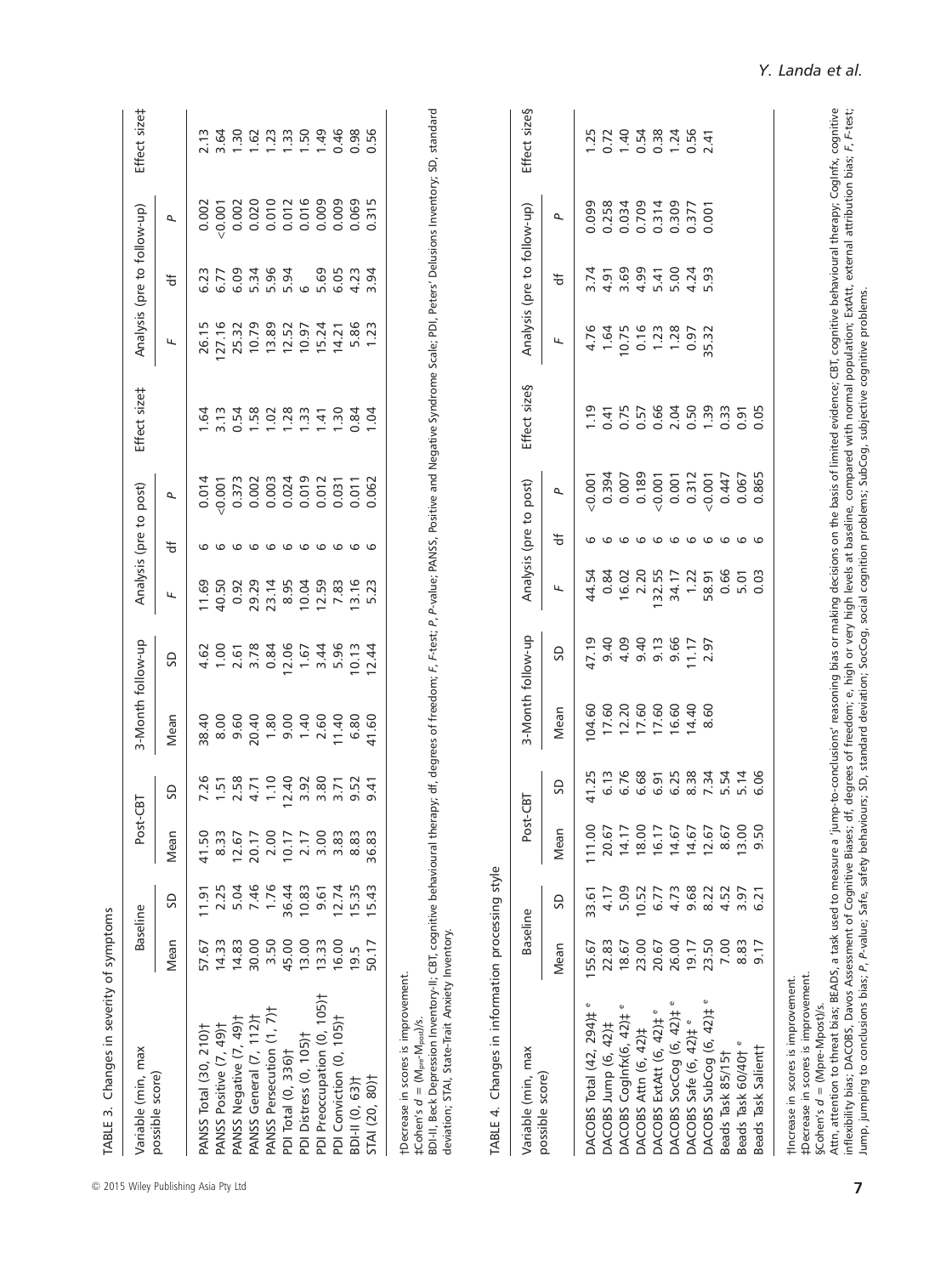| Variable (min, max                                                                                       | <b>Baseline</b> |               | Post-CBT                                 |                                          | 3-Month follow-up                                                                                                                                                                                                                                                                                                   |                       | Analysis (pre to post)                |   |                                                             | Effect size‡                                                                                                                                                                                                                                                                          |                                                                                                                                                                                                                                                                                                               | Analysis (pre to follow-up) |                                                 | Effect size‡ |
|----------------------------------------------------------------------------------------------------------|-----------------|---------------|------------------------------------------|------------------------------------------|---------------------------------------------------------------------------------------------------------------------------------------------------------------------------------------------------------------------------------------------------------------------------------------------------------------------|-----------------------|---------------------------------------|---|-------------------------------------------------------------|---------------------------------------------------------------------------------------------------------------------------------------------------------------------------------------------------------------------------------------------------------------------------------------|---------------------------------------------------------------------------------------------------------------------------------------------------------------------------------------------------------------------------------------------------------------------------------------------------------------|-----------------------------|-------------------------------------------------|--------------|
| possible score)                                                                                          | Mean            | SD            | Mean                                     | SD                                       | Mean                                                                                                                                                                                                                                                                                                                | SD                    | щ                                     | ㅎ | م                                                           |                                                                                                                                                                                                                                                                                       | ц                                                                                                                                                                                                                                                                                                             | ㅎ                           | ٩                                               |              |
| Adolescents                                                                                              |                 |               |                                          |                                          |                                                                                                                                                                                                                                                                                                                     |                       |                                       |   |                                                             |                                                                                                                                                                                                                                                                                       |                                                                                                                                                                                                                                                                                                               |                             |                                                 |              |
| GFR (1, 10) <sup>+</sup>                                                                                 | 6.33            | 2.25          |                                          |                                          |                                                                                                                                                                                                                                                                                                                     |                       |                                       |   |                                                             |                                                                                                                                                                                                                                                                                       |                                                                                                                                                                                                                                                                                                               |                             |                                                 |              |
| GFS (1, 10)†                                                                                             | 5.50            | 2.35          |                                          |                                          |                                                                                                                                                                                                                                                                                                                     |                       |                                       |   |                                                             |                                                                                                                                                                                                                                                                                       |                                                                                                                                                                                                                                                                                                               |                             |                                                 |              |
| SFS Family Total (0, 223) <sup>+</sup>                                                                   | 106.00          | 21.06         |                                          | $-1.00$<br>$-1.00$<br>$-1.78$<br>$-1.78$ |                                                                                                                                                                                                                                                                                                                     |                       | ក្នុង ១៩<br>ក្នុង ១៩<br>ក្នុង ១ ក្នុង |   |                                                             |                                                                                                                                                                                                                                                                                       |                                                                                                                                                                                                                                                                                                               |                             |                                                 |              |
| SFS Social (0, 15)†                                                                                      | 9.80            | 2.39          |                                          |                                          |                                                                                                                                                                                                                                                                                                                     |                       |                                       |   |                                                             |                                                                                                                                                                                                                                                                                       |                                                                                                                                                                                                                                                                                                               |                             |                                                 |              |
| SFS Independence (0, 39)t                                                                                | 22.60           | 7.16          | 7.17<br>7.17<br>25.00<br>26.40           |                                          |                                                                                                                                                                                                                                                                                                                     | $0.73896$<br>0.738250 |                                       |   | 0.063<br>0.034<br>0.061<br>0.372<br>0.261                   | $3.80286$<br>0.0 - 0.0<br>0.0 - 0.0                                                                                                                                                                                                                                                   | 5.17<br>7.20<br>6.21<br>7.57<br>7.57                                                                                                                                                                                                                                                                          |                             | 0.150<br>0.052<br>0.021<br>0.040                |              |
| Family Members                                                                                           |                 |               |                                          |                                          |                                                                                                                                                                                                                                                                                                                     |                       |                                       |   |                                                             |                                                                                                                                                                                                                                                                                       |                                                                                                                                                                                                                                                                                                               |                             |                                                 |              |
| $ES-F$ $(-15, 15)$ †                                                                                     | 9.60            |               |                                          |                                          |                                                                                                                                                                                                                                                                                                                     |                       |                                       |   |                                                             |                                                                                                                                                                                                                                                                                       |                                                                                                                                                                                                                                                                                                               | 4.55                        |                                                 |              |
| CBTFS-S Emot. Expressiont                                                                                | 2.00            | $-58$         |                                          |                                          |                                                                                                                                                                                                                                                                                                                     |                       |                                       |   |                                                             |                                                                                                                                                                                                                                                                                       |                                                                                                                                                                                                                                                                                                               |                             |                                                 |              |
| CBTFS-S Collect. Evidencet                                                                               | 1.20            | 0.84          |                                          |                                          |                                                                                                                                                                                                                                                                                                                     |                       |                                       |   |                                                             |                                                                                                                                                                                                                                                                                       |                                                                                                                                                                                                                                                                                                               |                             |                                                 |              |
| CBTFS-S Encourage Alternativet                                                                           | 2.00            | 8<br>-<br>-   |                                          |                                          |                                                                                                                                                                                                                                                                                                                     |                       |                                       |   |                                                             |                                                                                                                                                                                                                                                                                       |                                                                                                                                                                                                                                                                                                               |                             |                                                 |              |
| CBTFS-S Offer Alternativet                                                                               | 2.20            | $\frac{1}{2}$ |                                          |                                          |                                                                                                                                                                                                                                                                                                                     |                       |                                       |   |                                                             |                                                                                                                                                                                                                                                                                       |                                                                                                                                                                                                                                                                                                               |                             |                                                 |              |
| CBTFS-S Planning Futuret                                                                                 | 1.20            | $\frac{1}{2}$ |                                          |                                          |                                                                                                                                                                                                                                                                                                                     |                       |                                       |   |                                                             |                                                                                                                                                                                                                                                                                       |                                                                                                                                                                                                                                                                                                               |                             |                                                 |              |
| CBTFS-S Empathic Respondt                                                                                | 2.40            | 0.89          | 5 5 9 5 6 6 6 5 8 8<br>5 4 5 6 6 6 6 7 8 | 81<br>818111100<br>818111100             | $\frac{1}{2}$ $\frac{1}{2}$ $\frac{1}{2}$ $\frac{1}{2}$ $\frac{1}{2}$ $\frac{1}{2}$ $\frac{1}{2}$ $\frac{1}{2}$ $\frac{1}{2}$ $\frac{1}{2}$ $\frac{1}{2}$ $\frac{1}{2}$ $\frac{1}{2}$ $\frac{1}{2}$ $\frac{1}{2}$ $\frac{1}{2}$ $\frac{1}{2}$ $\frac{1}{2}$ $\frac{1}{2}$ $\frac{1}{2}$ $\frac{1}{2}$ $\frac{1}{2}$ |                       |                                       |   | 0.090<br>0.028<br>0.000 0.000<br>0.000 0.000<br>0.000 0.000 | $\begin{array}{c} 6000000 \\ 0.000000 \\ 0.00000 \\ 0.00000 \\ 0.00000 \\ 0.00000 \\ 0.00000 \\ 0.00000 \\ 0.00000 \\ 0.00000 \\ 0.00000 \\ 0.00000 \\ 0.00000 \\ 0.00000 \\ 0.00000 \\ 0.00000 \\ 0.00000 \\ 0.00000 \\ 0.00000 \\ 0.00000 \\ 0.00000 \\ 0.00000 \\ 0.00000 \\ 0.00$ | $\begin{array}{c} 0.34 \\ 0.34 \\ 0.44 \\ 0.88 \\ 0.88 \\ 0.89 \\ 0.89 \\ 0.89 \\ 0.89 \\ 0.89 \\ 0.89 \\ 0.89 \\ 0.89 \\ 0.89 \\ 0.89 \\ 0.89 \\ 0.89 \\ 0.89 \\ 0.89 \\ 0.89 \\ 0.89 \\ 0.89 \\ 0.89 \\ 0.89 \\ 0.89 \\ 0.89 \\ 0.89 \\ 0.89 \\ 0.89 \\ 0.89 \\ 0.89 \\ 0.89 \\ 0.89 \\ 0.89 \\ 0.89 \\ 0.$ |                             | 0.050<br>0.197<br>0.312<br>0.0023338<br>0.32338 |              |
| CBTFS-S Interpersonal <sup>+</sup>                                                                       | 0.60            | $\frac{4}{1}$ |                                          |                                          |                                                                                                                                                                                                                                                                                                                     |                       |                                       |   |                                                             |                                                                                                                                                                                                                                                                                       |                                                                                                                                                                                                                                                                                                               |                             |                                                 |              |
| tincrease in scores is improvement.<br>$\frac{1}{2}$<br>$\text{\tt tCohen's d} = (\text{Mpre-Mpost)/s}.$ |                 |               |                                          |                                          |                                                                                                                                                                                                                                                                                                                     |                       | -<br>-<br>-<br>-<br>-                 |   |                                                             |                                                                                                                                                                                                                                                                                       |                                                                                                                                                                                                                                                                                                               |                             |                                                 |              |

TABLE 5. Changes in adolescents' psychosocial functioning and family communication TABLE 5. Changes in adolescents' psychosocial functioning and family communication

CBT, cognitive behavioural therapy; CBTSF-S, CBT Skills for Families Scale; Collect. Evidence, collecting evidence for beliefs; df, degrees of freedom; Emot. Expression, encouraging emotional expression; Empathic<br>Respond, CBT, cognitive behavioural therapy; CBTSF-S, CBT Skills for Families Scale; Collect. Evidence, collecting evidence for beliefs; df, degrees of freedom; Emot. Expression, encouraging emotional expression; Empathic Respond, empathically respond; Encourage Alternative, encourage alternative explanation; ES-F, Empathy Scale Family; GFR, Global Functioning Role; GFS, Global Functioning Social; Interpersonal, Interpersonal Effectiveness; Offer Alternative, offer alternative explanation; P, P-value; Planning Future, planning to prevent future reoccurrence; SD, standard deviation F, F-test; SFS, Social Functioning Scale.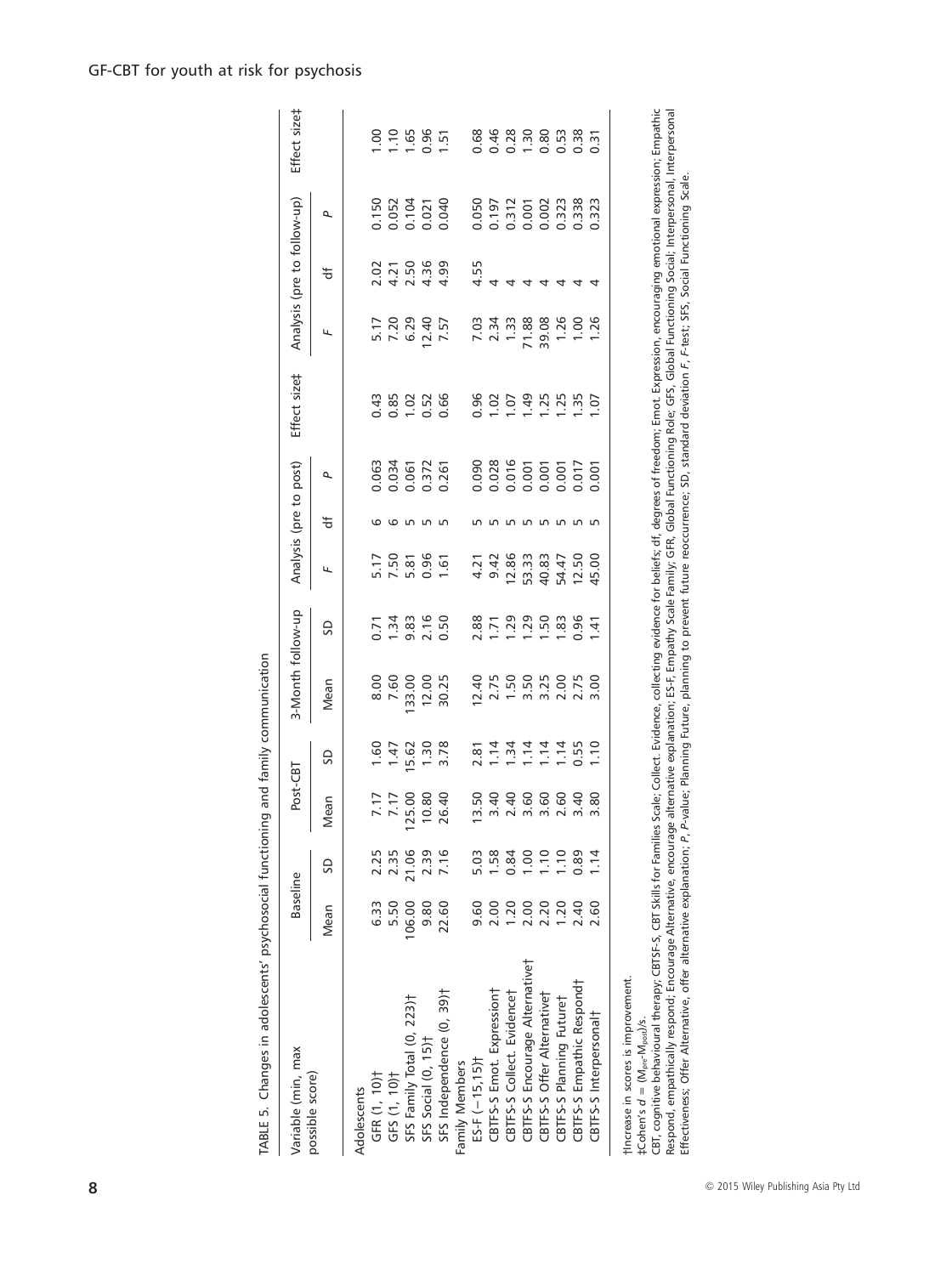had largely positive comments about the set-up of the program and recommended maintaining all three modalities. Both adolescents and family members found the group format beneficial for learning, feedback and social support. They enjoyed the parallel learning that took place in adolescent and family groups. The group format appears to be particularly beneficial for adolescents prone to psychosis as it provides an opportunity for corrective interpersonal experiences and enhances psychosocial functioning. The majority of adolescents felt that 15 weeks was the correct length for the program and reported that classroom format, where didactic material is alternated with written responses to questions followed by discussion, was particularly appealing.

As expected, none of the participants developed a psychotic episode and all remitted from at-risk mental state as defined by the CAARMS by the end of the intervention. As a group, participants showed statistically significant decreases in symptoms and improvements in functioning, suggesting clinical benefits of the program. All program participants reported increases in positive thoughts and enhanced ability to cope with paranoid or stressful thoughts, problem-solve and modulate emotional experiences. Similar to other studies on group CBT for psychosis, $50,51$  the majority of adolescents reported improved self-esteem, decreased social isolation and reduced feelings of loneliness. These improvements were consistent with reported feelings of increased connection with and support from other group members.

This study also demonstrated the feasibility of teaching family members CBT skills. All participants reported improved family communication. Family members reported increased empathy and understanding of their offspring's experiences, and greater confidence in their ability to help. Adolescents reported improvements in family members' empathy and an increased willingness to share distressing emotional experiences with family members.

Consistent with other studies, $27,52,53$  these results suggest that learning about the cognitive model and psychosis-specific cognitive biases is beneficial for preventing onset and escalation of symptomatology among at-risk individuals. At baseline, participants self-reported elevated belief inflexibility and external attribution biases, as measured by DACOBS, and, consistent with Broome et al.,<sup>54</sup> demonstrated JTC bias on the harder version of the Beads Task (60/40), but not on the easy version (80/20). At posttreatment, these biases normalized. There was a discrepancy between self-reported JTC, measured by DACOBS, which was below average $41$  at all time points and experimental JTC, measures by the harder version of the Beads Task, suggesting participants' lack of awareness about the JCT bias. Freeman *et al*. <sup>55</sup> recommend that intervention for JCT should address working memory deficits. Our preliminary findings support the notion that increasing awareness of JCT bias through explicit instruction may also be beneficial.

The GF-CBT pilot study was a small open trial, with significant limitations, including lack of control group, unblinded assessments and potential confounds, such as the use of psychotropic medications. Another limitation is the short follow-up of 3 months; however, a 2-year follow-up of the study cohort is taking place to further assess symptom status and social function. Although there was no dropout during the course of the study and the intervention was well received, the intervention is intensive and requires a considerable time commitment on the part of families. The number of sessions in this protocol might also pose a financial challenge, especially for those who receive socialized or insurance-managed healthcare. Recruitment for the study was challenging. We solicited referrals from all major New York City hospitals and clinics, but received a relatively small number of inquires, and about one quarter were on behalf of individuals who had already experienced their first psychotic episode. Administering a prodromal screening questionnaire at intake in mental health clinics, modelled after recruitment practices in the Netherlands,<sup>27</sup> may be beneficial in future studies.

This trial established the feasibility and acceptability of the intervention and provided preliminary exploratory information about treatment gains. Currently, GF-CBT is tested in a pilot randomized controlled trial (GF-CBT vs. monitoring), with a 2-year follow-up. Upon completion of this trial, we will examine the size of treatment gains to inform future comparative studies. Although results of this study must be interpreted with caution due to study limitations, our findings support the hypothesis that group and family-based preventative CBT, which targets attenuated psychotic symptoms and aims to preserve psychosocial development, may be beneficial for younger individuals prone to psychosis.

## **ACKNOWLEDGEMENTS**

The authors thank all study participants and the research team members for their hard work, invaluable insight and dedication to this project.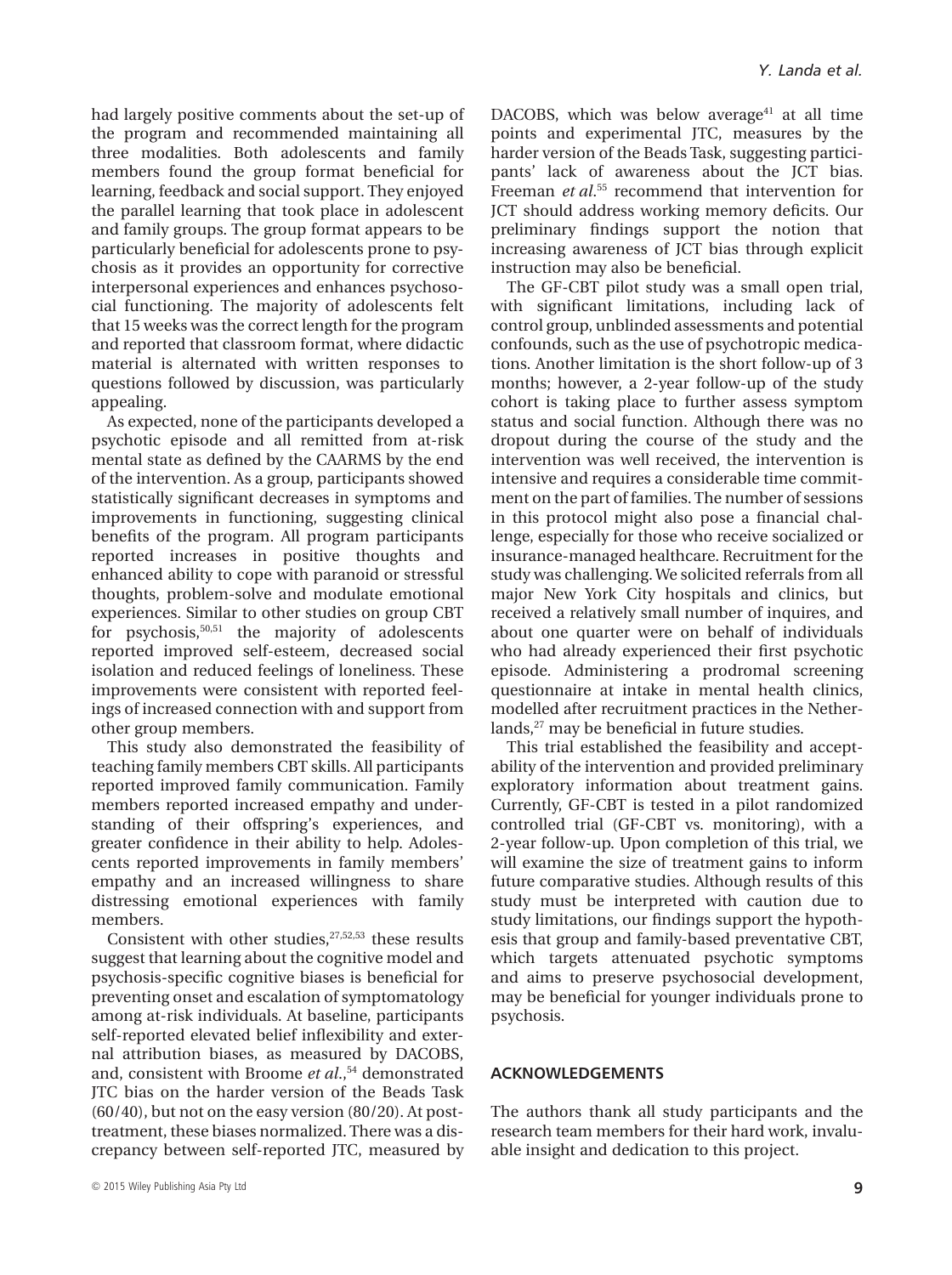## **FUNDING**

This work was supported by grant KL2-RR0249997 of the Clinical and Translational Science Center at Weill Cornell Medical College and Sidney R. Baer, Jr. Foundation.

### **REFERENCES**

- 1. Yung AR, Phillips LJ, Yuen HP *et al*. Psychosis prediction: 12-month follow up of a high-risk ('prodromal') group. *Schizophr Res* 2003; **60**: 21–32.
- 2. Olsen KA, Rosenbaum B. Prospective investigations of the prodromal state of schizophrenia: review of studies. *Acta Psychiatr Scand* 2006; **113**: 247–72.
- 3. Fusar-Poli P, Borgwardt S, Bechdolf A *et al*. The psychosis high-risk state: a comprehensive state-of-the-art review. *JAMA Psychiatry* 2013; **70**: 107–20.
- 4. Addington J, Cornblatt BA, Cadenhead K *et al*. Conversion in Napls: those who do not convert to psychosis. *Schizophr Bull* 2011; **37**: 1.
- 5. Cornblatt BA, Carrion RE, Addington J *et al*. Risk factors for psychosis: impaired social and role functioning. *Schizophr Bull* 2012; **38**: 1247–57.
- 6. van der Gaag M, Smit F, Bechdolf A *et al*. Preventing a first episode of psychosis: meta-analysis of randomized controlled prevention trials of 12month and longer-term follow-ups. *Schizophr Res* 2013; **149**: 56–62. [Epub 2013/07/ 23].
- 7. Birchwood M, Todd P, Jackson C. Early intervention in psychosis. The critical period hypothesis. *Br J Psychiatry Suppl* 1998; **172**: 53–9. [Epub 1998/10/09].
- 8. Garety PA, Fowler DG, Freeman D, Bebbington P, Dunn G, Kuipers E. Cognitive-behavioural therapy and family intervention for relapse prevention and symptom reduction in psychosis: randomised controlled trial. *Br J Psychiatry* 2008; **192**: 412–23.
- 9. Fusar-Poli P, Yung AR, McGorry P, van Os J. Lessons learned from the psychosis high-risk state: towards a general staging model of prodromal intervention. *Psychol Med* 2013; **44**(1): 1–8. [Epub 2013/02/19].
- 10. McGlashan TH, Zipursky RB, Perkins D *et al*. The PRIME North America randomized double-blind clinical trial of olanzapine versus placebo in patients at risk of being prodromally symptomatic for psychosis I. Study rationale and design. *Schizophr Res* 2003; **61**: 7–18.
- 11. Gourzis P, Katrivanou A, Beratis S. Symptomatology of the initial prodromal phase in schizophrenia. *Schizophr Bull* 2002; **28**(3): 415–29.
- 12. Sullivan S, Lewis G, Wiles N, Thompson A, Evans J. Psychotic experiences and social functioning: a longitudinal study. *Soc Psychiatry Psychiatr Epidemiol* 2013; **48**: 1053–65. [Epub 2013/06/08].
- 13. O'Brien MP, Gordon JL, Bearden CE, Lopez SR, Kopelowicz A, Cannon TD. Positive family environment predicts improvement in symptoms and social functioning among adolescents at imminent risk for onset of psychosis. *Schizophr Res* 2006; **81**: 269–75. [Epub 2005/11/29].
- 14. Freeman D, Garety PA, Kuipers E. Persecutory delusions: developing the understanding of belief maintenance and emotional distress. *Psychol Med* 2001; **31**: 1293– 306.
- 15. Yung AR, Yuen HP, McGorry PD *et al*. Mapping the onset of psychosis: the comprehensive assessment of at-risk mental states. *Aust N Z J Psychiatry* 2005; **39**: 964–71.
- 16. Vygotsky LS. Development of higher psychological functions. *Sov Psychol* 1977; **15**: 60–73.
- 17. Bronfenbrenner U. Young-children in context impact of self, family and society on development – Mcloughlin,Cs, Gullo,Df. *Contemp Psychol* 1986; **31**: 527–8.
- 18. Luthar SS, Cicchetti D, Becker B. The construct of resilience: a critical evaluation and guidelines for future work. *Child Dev* 2000; **71**: 543–62. [Epub 2000/08/23].
- 19. Reyna VF, Brainerd CJ. Dual processes in decision making and developmental neuroscience: a fuzzy-trace model. *Dev Rev* 2011; **31**: 180–206.
- 20. Reyna VF, Farley F. Risk and rationality in adolescent decision making – implications for theory, practice, and public policy. *Psychol Sci* 2006; **7**: 1–44.
- 21. Reyna VF. A theory of medical decision making and health: fuzzy trace theory. *Med Decis Making* 2008; **28**: 850–65.
- 22. Garety PA, Kuipers E, Fowler D, Freeman D, Bebbington PE. A cognitive model of the positive symptoms of psychosis. *Psychol Med* 2001; **31**: 189–95.
- 23. Garety PA, Freeman D, Jolley S *et al*. Reasoning, emotions, and delusional conviction in psychosis. *J Abnorm Psychol* 2005; **114**: 373–84.
- 24. Landa LN. *Algorithmization in Learning and Instruction*. Englewood Cliffs, NJ: Educational Technology Publications, 1974.
- 25. Landa LN. Landamatics instructional design theory and methodology for teaching general methods of thinking. In: Reigeluth CME, ed. *Instructional Design Theories and Models: A New Paradigm of Instructional Theory Mahwah*. NJ: Lawrence Erlbaum, 1999; 341–70.
- 26. Morrison AP, French P, Walford L *et al*. Cognitive therapy for the prevention of psychosis in people at ultra-high risk: randomised controlled trial. *Br J Psychiatry* 2004; **185**: 291–7. [Epub 2004/10/02].
- 27. van der Gaag M, Nieman DH, Rietdijk J *et al*. Cognitive behavioral therapy for subjects at ultrahigh risk for developing psychosis: a randomized controlled clinical trial. *Schizophr Bull* 2012; **38**: 1180–8. [Epub 2012/09/04].
- 28. Addington J, Epstein I, Liu L, French P, Boydell KM, Zipursky RB. A randomized controlled trial of cognitive behavioral therapy for individuals at clinical high risk of psychosis. *Schizophr Res* 2011; **125**: 54–61.
- 29. Landa Y, Chadwick P, Beck AT *et al*. Targeting Information processing biases and social avoidance in group cognitive behavioral therapy for paranoia: a pilot randomized controlled clinical trial. *Schizophr Bull* 2011; **37**: 271.
- 30. Landa Y, Silverstein S, Schwartz F, Savitz A. Group cognitive behavioral therapy for delusions: helping patients improve reality testing. *J Contemp Psychother* 2006; **36**(1): 9–17.
- 31. Landa Y. Cognitive behavioral therapy for the prevention of paranoia. Workbook, 2010.
- 32. Landa Y. Cognitive behavioral skills for families. 2011.
- 33. Goldman HH, Skodol AE, Lave TR. Revising axis V for DSM-IV: a review of measures of social functioning. *Am J Psychiatry* 1992; **149**: 1148–56. [Epub 1992/09/01].
- 34. Kay SR, Fiszbein A, Opler LA. The Positive and Negative Syndrome Scale (PANSS) for Schizophrenia. *Schizophr Bull* 1987; **13**: 261–76.
- 35. Peters ER, Joseph SA, Garety PA. Measurement of delusional ideation in the normal population: introducing the PDI (Peters et al. Delusions Inventory). *Schizophr Bull* 1999; **25**: 553–76.
- 36. Beck AT, Steer RA, Ball R, Ranieri WF. Comparison of Beck Depression Inventories-IA and -II in psychiatric outpatients. *J Pers Assess* 1996; **67**: 588–97.
- 37. Spielberger CD, Gorsuch RL, Lushene R, Vagg PR, Jacobs GA. *Manual for the State-Trait Anxiety Inventory*. Palo Alto, CA: Consulting Psychologists Press, 1983.
- 38. Dudley REJ, John CH, Young AW, Over DE. Normal and abnormal reasoning in people with delusions. *Br J Clin Psychol* 1997; **36**: 243–58.